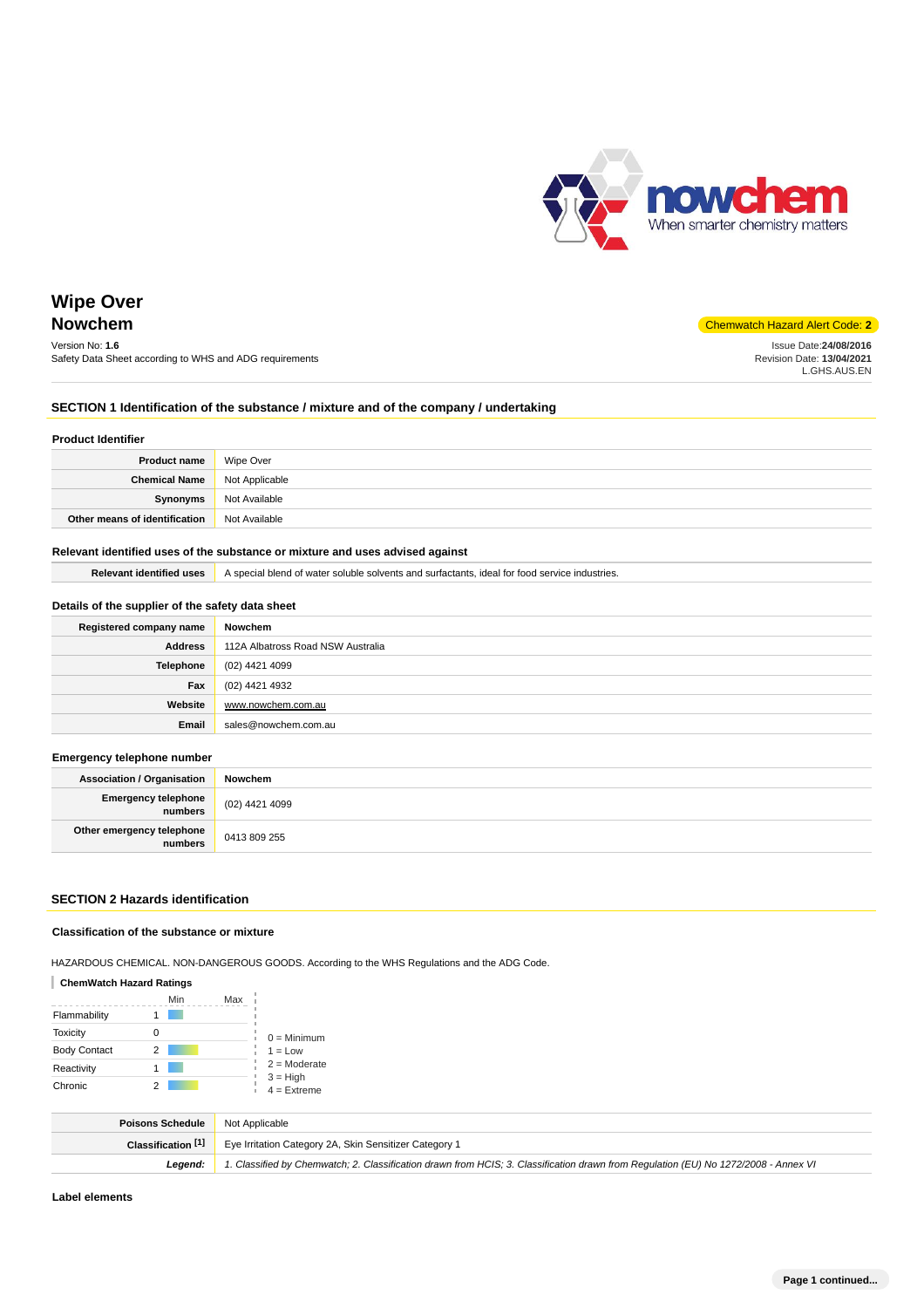| Hazard pictogram(s)                          |                                                                                                                                  |
|----------------------------------------------|----------------------------------------------------------------------------------------------------------------------------------|
| <b>Signal word</b>                           | <b>Warning</b>                                                                                                                   |
| Hazard statement(s)                          |                                                                                                                                  |
| H319                                         | Causes serious eye irritation.                                                                                                   |
| H317                                         | May cause an allergic skin reaction.                                                                                             |
| <b>Precautionary statement(s) General</b>    |                                                                                                                                  |
| P101                                         | If medical advice is needed, have product container or label at hand.                                                            |
| P <sub>102</sub>                             | Keep out of reach of children.                                                                                                   |
| P103                                         | Read carefully and follow all instructions.                                                                                      |
| <b>Precautionary statement(s) Prevention</b> |                                                                                                                                  |
| P280                                         | Wear protective gloves/protective clothing/eye protection/face protection/hearing protection/                                    |
| P261                                         | Avoid breathing mist/vapours/spray.                                                                                              |
| P272                                         | Contaminated work clothing should not be allowed out of the workplace.                                                           |
| <b>Precautionary statement(s) Response</b>   |                                                                                                                                  |
| P302+P352                                    | IF ON SKIN: Wash with plenty of water.                                                                                           |
| P305+P351+P338                               | IF IN EYES: Rinse cautiously with water for several minutes. Remove contact lenses, if present and easy to do. Continue rinsing. |
| P333+P313                                    | If skin irritation or rash occurs: Get medical advice/attention.                                                                 |

| P362+P364   Take off contaminated clothing and wash it before reuse. |
|----------------------------------------------------------------------|
|                                                                      |

**P337+P313** If eye irritation persists: Get medical advice/attention.

## **Precautionary statement(s) Storage**

Not Applicable

**Precautionary statement(s) Disposal**

**P501** Dispose of contents/container to authorised hazardous or special waste collection point in accordance with any local regulation.

#### **SECTION 3 Composition / information on ingredients**

#### **Substances**

See section below for composition of Mixtures

## **Mixtures**

| <b>CAS No</b> | %[weight] | Name                    |
|---------------|-----------|-------------------------|
| 7758-29-4     | $<$ 10    | sodium tripolyphosphate |
| 61789-40-0    | $<$ 10    | cocamidopropylbetaine   |
| 7647-14-5     | $\leq$    | sodium chloride         |

### **SECTION 4 First aid measures**

#### **Description of first aid measures**

| <b>Eye Contact</b>  | If this product comes in contact with the eyes:<br>▶ Wash out immediately with fresh running water.<br>Ensure complete irrigation of the eye by keeping eyelids apart and away from eye and moving the eyelids by occasionally lifting the upper<br>and lower lids.<br>Seek medical attention without delay; if pain persists or recurs seek medical attention.<br>Removal of contact lenses after an eye injury should only be undertaken by skilled personnel. |
|---------------------|------------------------------------------------------------------------------------------------------------------------------------------------------------------------------------------------------------------------------------------------------------------------------------------------------------------------------------------------------------------------------------------------------------------------------------------------------------------|
| <b>Skin Contact</b> | If skin contact occurs:<br>Immediately remove all contaminated clothing, including footwear.<br>Flush skin and hair with running water (and soap if available).<br>Seek medical attention in event of irritation.                                                                                                                                                                                                                                                |
| Inhalation          | If fumes, aerosols or combustion products are inhaled remove from contaminated area.<br>• Other measures are usually unnecessary.                                                                                                                                                                                                                                                                                                                                |
| Ingestion           | Immediately give a glass of water.<br>First aid is not generally required. If in doubt, contact a Poisons Information Centre or a doctor.                                                                                                                                                                                                                                                                                                                        |

**Indication of any immediate medical attention and special treatment needed**

Treat symptomatically.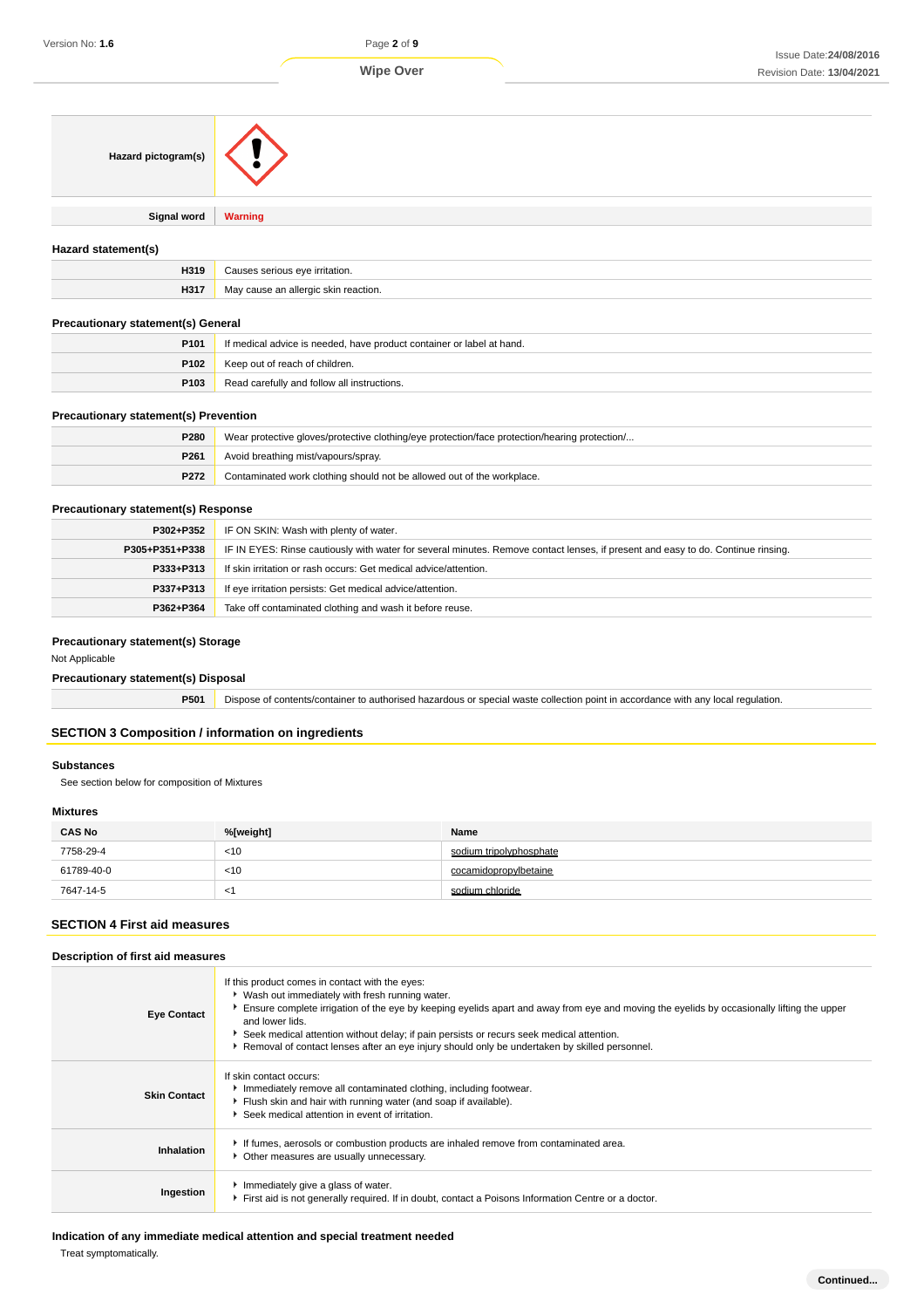**Wipe Over**

#### **SECTION 5 Firefighting measures**

## **Extinguishing media**

Water spray or fog.

- ▶ Foam.
- ▶ Dry chemical powder.
- BCF (where regulations permit).
- ▶ Carbon dioxide.

#### **Special hazards arising from the substrate or mixture**

| <b>Fire Incompatibility</b>    | Avoid contamination with oxidising agents i.e. nitrates, oxidising acids, chlorine bleaches, pool chlorine etc. as ignition may result                                                                                                                                                                                                                                                                                                                                                                                                      |
|--------------------------------|---------------------------------------------------------------------------------------------------------------------------------------------------------------------------------------------------------------------------------------------------------------------------------------------------------------------------------------------------------------------------------------------------------------------------------------------------------------------------------------------------------------------------------------------|
| <b>Advice for firefighters</b> |                                                                                                                                                                                                                                                                                                                                                                                                                                                                                                                                             |
| <b>Fire Fighting</b>           | Alert Fire Brigade and tell them location and nature of hazard.<br>▶ Wear full body protective clothing with breathing apparatus.<br>Prevent, by any means available, spillage from entering drains or water course.<br>▶ Use water delivered as a fine spray to control fire and cool adjacent area.<br>Avoid spraying water onto liquid pools.<br>DO NOT approach containers suspected to be hot.<br>• Cool fire exposed containers with water spray from a protected location.<br>If safe to do so, remove containers from path of fire. |
| <b>Fire/Explosion Hazard</b>   | Slight fire hazard when exposed to heat or flame.<br>Heating may cause expansion or decomposition leading to violent rupture of containers.<br>May emit acrid smoke.                                                                                                                                                                                                                                                                                                                                                                        |
| <b>HAZCHEM</b>                 | Not Applicable                                                                                                                                                                                                                                                                                                                                                                                                                                                                                                                              |

## **SECTION 6 Accidental release measures**

**Personal precautions, protective equipment and emergency procedures**

See section 8

#### **Environmental precautions**

See section 12

#### **Methods and material for containment and cleaning up**

| <b>Minor Spills</b> | Environmental hazard - contain spillage.<br>Remove all ignition sources.<br>Clean up all spills immediately.<br>Avoid breathing vapours and contact with skin and eyes.<br>Control personal contact with the substance, by using protective equipment.<br>Contain and absorb spill with sand, earth, inert material or vermiculite.<br>▶ Wipe up.<br>• Place in a suitable, labelled container for waste disposal.                                                                                                                                                                                                                                                                                                                                                                                                    |
|---------------------|-----------------------------------------------------------------------------------------------------------------------------------------------------------------------------------------------------------------------------------------------------------------------------------------------------------------------------------------------------------------------------------------------------------------------------------------------------------------------------------------------------------------------------------------------------------------------------------------------------------------------------------------------------------------------------------------------------------------------------------------------------------------------------------------------------------------------|
| <b>Major Spills</b> | Environmental hazard - contain spillage.<br>Moderate hazard.<br>Clear area of personnel and move upwind.<br>Alert Fire Brigade and tell them location and nature of hazard.<br>▶ Wear breathing apparatus plus protective gloves.<br>▶ Prevent, by any means available, spillage from entering drains or water course.<br>No smoking, naked lights or ignition sources.<br>Increase ventilation.<br>Stop leak if safe to do so.<br>Contain spill with sand, earth or vermiculite.<br>Collect recoverable product into labelled containers for recycling.<br>Absorb remaining product with sand, earth or vermiculite.<br>Collect solid residues and seal in labelled drums for disposal.<br>▶ Wash area and prevent runoff into drains.<br>If contamination of drains or waterways occurs, advise emergency services. |
|                     |                                                                                                                                                                                                                                                                                                                                                                                                                                                                                                                                                                                                                                                                                                                                                                                                                       |

Personal Protective Equipment advice is contained in Section 8 of the SDS.

#### **SECTION 7 Handling and storage**

| Precautions for safe handling |                                                                                                                                                                                                                                                                                                                                                                                                                                                                                                                                                                             |  |
|-------------------------------|-----------------------------------------------------------------------------------------------------------------------------------------------------------------------------------------------------------------------------------------------------------------------------------------------------------------------------------------------------------------------------------------------------------------------------------------------------------------------------------------------------------------------------------------------------------------------------|--|
| Safe handling                 | Avoid all personal contact, including inhalation.<br>▶ Wear protective clothing when risk of exposure occurs.<br>Use in a well-ventilated area.<br>DO NOT enter confined spaces until atmosphere has been checked.<br>Avoid smoking, naked lights or ignition sources.<br>Avoid contact with incompatible materials.<br>▶ When handling, DO NOT eat, drink or smoke.<br>Keep containers securely sealed when not in use.<br>Avoid physical damage to containers.<br>Always wash hands with soap and water after handling.<br>▶ Work clothes should be laundered separately. |  |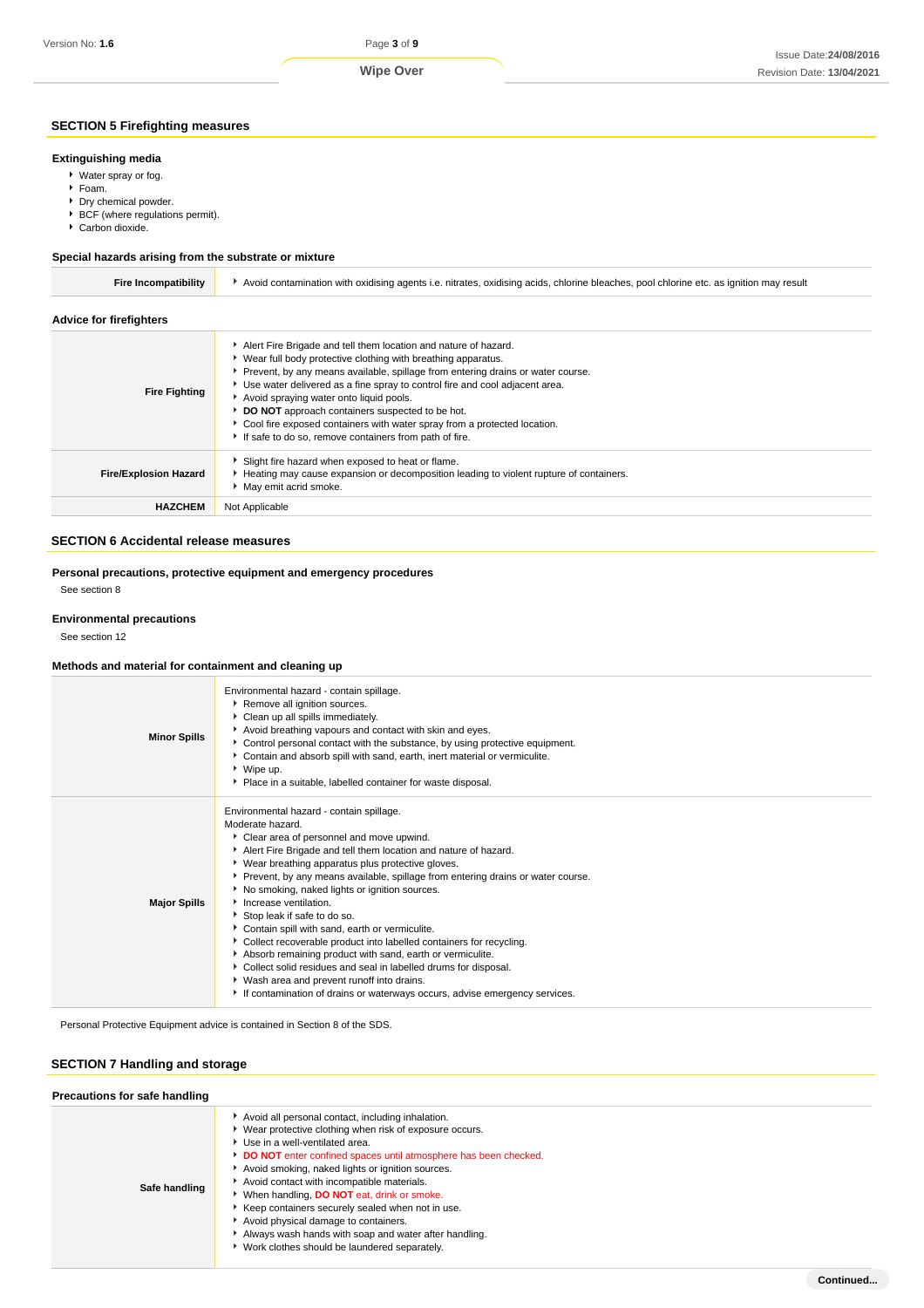## **Wipe Over**

|                   | Use good occupational work practice.<br>• Observe manufacturer's storage and handling recommendations contained within this SDS.<br>DO NOT allow clothing wet with material to stay in contact with skin                                                                                                                                                                                                       |
|-------------------|----------------------------------------------------------------------------------------------------------------------------------------------------------------------------------------------------------------------------------------------------------------------------------------------------------------------------------------------------------------------------------------------------------------|
| Other information | Store in original containers.<br>Keep containers securely sealed.<br>No smoking, naked lights or ignition sources.<br>Store in a cool, dry, well-ventilated area.<br>Store away from incompatible materials and foodstuff containers.<br>Protect containers against physical damage and check regularly for leaks.<br>▶ Observe manufacturer's storage and handling recommendations contained within this SDS. |

#### **Conditions for safe storage, including any incompatibilities**

| Suitable container      | Packaging as recommended by manufacturer (HDPE).<br>* Check all containers are clearly labelled and free from leaks. |
|-------------------------|----------------------------------------------------------------------------------------------------------------------|
| Storage incompatibility | Avoid reaction with oxidising agents                                                                                 |

#### **SECTION 8 Exposure controls / personal protection**

#### **Control parameters**

#### ı **Occupational Exposure Limits (OEL)**

**INGREDIENT DATA**

#### Not Available

#### **Emergency Limits**

| Ingredient              | TEEL-1               | TEEL-2         |                     | TEEL-3    |
|-------------------------|----------------------|----------------|---------------------|-----------|
| sodium tripolyphosphate | $0.61$ mg/m $3$      | $6.8$ mg/m $3$ |                     | 620 mg/m3 |
| sodium chloride         | $0.5$ ppm            | 2 ppm          |                     | 20 ppm    |
|                         |                      |                |                     |           |
| Ingredient              | <b>Original IDLH</b> |                | <b>Revised IDLH</b> |           |
| sodium tripolyphosphate | Not Available        |                | Not Available       |           |
| cocamidopropylbetaine   | Not Available        |                | Not Available       |           |
| sodium chloride         | Not Available        |                | Not Available       |           |

| <b>Occupational Exposure Banding</b> |                                                                                                                                                                                                                                                                                                                                                                          |                                         |  |  |
|--------------------------------------|--------------------------------------------------------------------------------------------------------------------------------------------------------------------------------------------------------------------------------------------------------------------------------------------------------------------------------------------------------------------------|-----------------------------------------|--|--|
| Ingredient                           | <b>Occupational Exposure Band Rating</b>                                                                                                                                                                                                                                                                                                                                 | <b>Occupational Exposure Band Limit</b> |  |  |
| sodium tripolyphosphate              |                                                                                                                                                                                                                                                                                                                                                                          | ≤ 0.01 mg/m <sup>3</sup>                |  |  |
| cocamidopropylbetaine                |                                                                                                                                                                                                                                                                                                                                                                          | $\leq 0.1$ ppm                          |  |  |
| sodium chloride                      |                                                                                                                                                                                                                                                                                                                                                                          | $\leq 0.01$ mg/m <sup>3</sup>           |  |  |
| Notes:                               | Occupational exposure banding is a process of assigning chemicals into specific categories or bands based on a chemical's potency and the<br>adverse health outcomes associated with exposure. The output of this process is an occupational exposure band (OEB), which corresponds to a<br>range of exposure concentrations that are expected to protect worker health. |                                         |  |  |

#### **MATERIAL DATA**

Sensory irritants are chemicals that produce temporary and undesirable side-effects on the eyes, nose or throat. Historically occupational exposure standards for these irritants have been based on observation of workers' responses to various airborne concentrations. Present day expectations require that nearly every individual should be protected against even minor sensory irritation and exposure standards are established using uncertainty factors or safety factors of 5 to 10 or more. On occasion animal no-observable-effect-levels (NOEL) are used to determine these limits where human results are unavailable. An additional approach, typically used by the TLV committee (USA) in determining respiratory standards for this group of chemicals, has been to assign ceiling values (TLV C) to rapidly acting irritants and to assign short-term exposure limits (TLV STELs) when the weight of evidence from irritation, bioaccumulation and other endpoints combine to warrant such a limit. In contrast the MAK Commission (Germany) uses a five-category system based on intensive odour, local irritation, and elimination half-life. However this system is being replaced to be consistent with the European Union (EU) Scientific Committee for Occupational Exposure Limits (SCOEL); this is more closely allied to that of the USA.

OSHA (USA) concluded that exposure to sensory irritants can:

- $\overline{\phantom{a}}$  cause inflammation
- cause increased susceptibility to other irritants and infectious agents
- $\mathbf{r}$ lead to permanent injury or dysfunction
- permit greater absorption of hazardous substances and
- acclimate the worker to the irritant warning properties of these substances thus increasing the risk of overexposure.

#### **Exposure controls**

| Engineering controls are used to remove a hazard or place a barrier between the worker and the hazard. Well-designed engineering controls can<br>be highly effective in protecting workers and will typically be independent of worker interactions to provide this high level of protection.<br>The basic types of engineering controls are:<br>Process controls which involve changing the way a job activity or process is done to reduce the risk.<br>Enclosure and/or isolation of emission source which keeps a selected hazard 'physically' away from the worker and ventilation that strategically<br>'adds' and 'removes' air in the work environment. Ventilation can remove or dilute an air contaminant if designed properly. The design of a<br>Appropriate engineering<br>ventilation system must match the particular process and chemical or contaminant in use.<br>controls<br>Employers may need to use multiple types of controls to prevent employee overexposure. |                                                                                                                                                |
|----------------------------------------------------------------------------------------------------------------------------------------------------------------------------------------------------------------------------------------------------------------------------------------------------------------------------------------------------------------------------------------------------------------------------------------------------------------------------------------------------------------------------------------------------------------------------------------------------------------------------------------------------------------------------------------------------------------------------------------------------------------------------------------------------------------------------------------------------------------------------------------------------------------------------------------------------------------------------------------|------------------------------------------------------------------------------------------------------------------------------------------------|
| overexposure exists, wear approved respirator. Correct fit is essential to obtain adequate protection. Provide adequate ventilation in warehouse<br>or closed storage areas.                                                                                                                                                                                                                                                                                                                                                                                                                                                                                                                                                                                                                                                                                                                                                                                                           | General exhaust is adequate under normal operating conditions. Local exhaust ventilation may be required in specific circumstances. If risk of |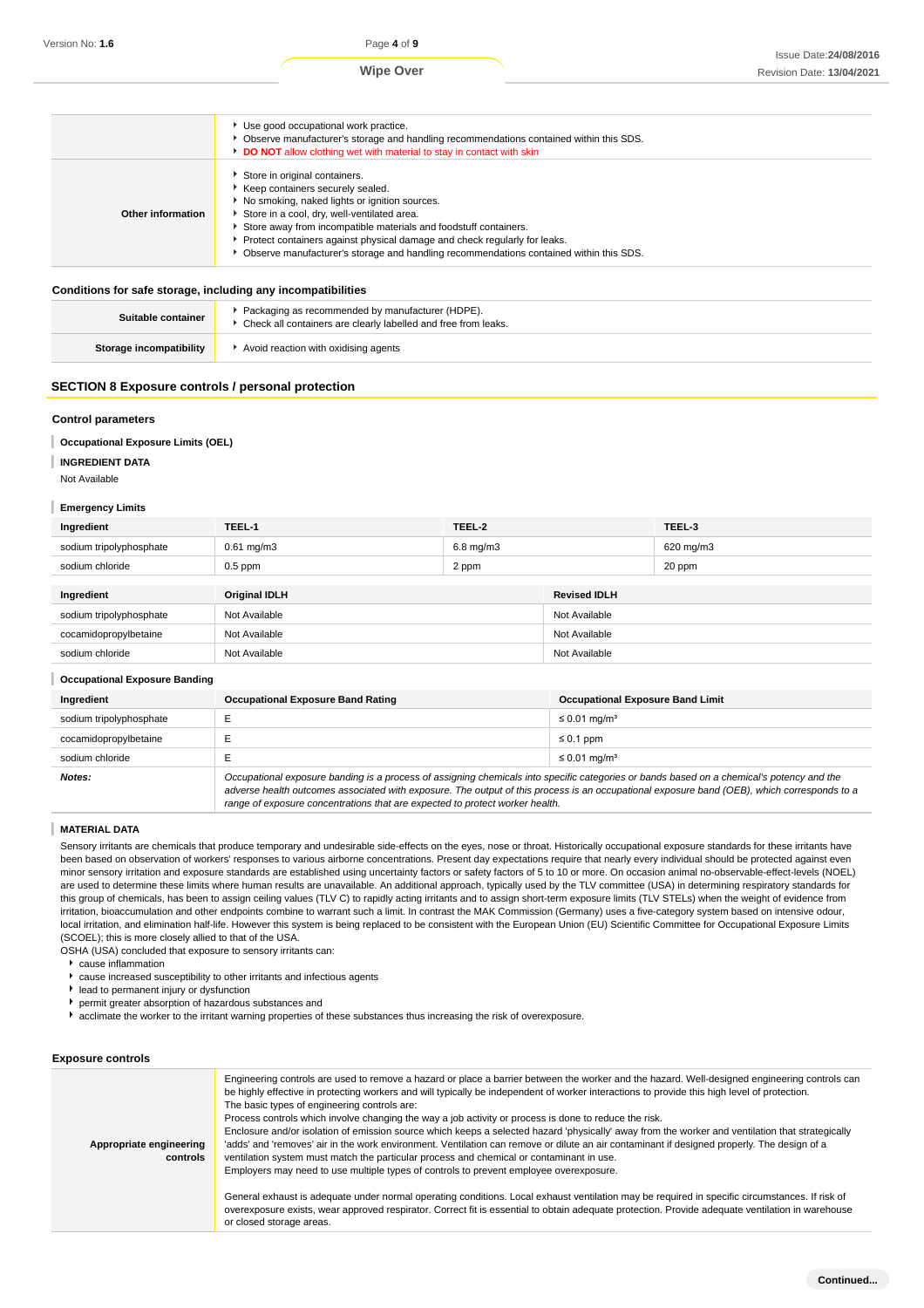| <b>Personal protection</b> |                                                                                                                                                                                                                                                                                                                                                                                                                                                                                                                                                                                                                                                                                                                                                                                                                                                                                                                                                                                                                                                                                                                                                                                                                                                                                                                                                                                                                                                                                                                                                                                                                                                                                                                                                                                                                                                                                                                                                                                                      |
|----------------------------|------------------------------------------------------------------------------------------------------------------------------------------------------------------------------------------------------------------------------------------------------------------------------------------------------------------------------------------------------------------------------------------------------------------------------------------------------------------------------------------------------------------------------------------------------------------------------------------------------------------------------------------------------------------------------------------------------------------------------------------------------------------------------------------------------------------------------------------------------------------------------------------------------------------------------------------------------------------------------------------------------------------------------------------------------------------------------------------------------------------------------------------------------------------------------------------------------------------------------------------------------------------------------------------------------------------------------------------------------------------------------------------------------------------------------------------------------------------------------------------------------------------------------------------------------------------------------------------------------------------------------------------------------------------------------------------------------------------------------------------------------------------------------------------------------------------------------------------------------------------------------------------------------------------------------------------------------------------------------------------------------|
| Eye and face protection    | Contact lenses may pose a special hazard; soft contact lenses may absorb and concentrate irritants. A written policy document, describing<br>the wearing of lenses or restrictions on use, should be created for each workplace or task. This should include a review of lens absorption<br>and adsorption for the class of chemicals in use and an account of injury experience. Medical and first-aid personnel should be trained in<br>their removal and suitable equipment should be readily available. In the event of chemical exposure, begin eye irrigation immediately and<br>remove contact lens as soon as practicable. Lens should be removed at the first signs of eye redness or irritation - lens should be removed in<br>a clean environment only after workers have washed hands thoroughly. [CDC NIOSH Current Intelligence Bulletin 59], [AS/NZS 1336 or<br>national equivalent]                                                                                                                                                                                                                                                                                                                                                                                                                                                                                                                                                                                                                                                                                                                                                                                                                                                                                                                                                                                                                                                                                                  |
| <b>Skin protection</b>     | See Hand protection below                                                                                                                                                                                                                                                                                                                                                                                                                                                                                                                                                                                                                                                                                                                                                                                                                                                                                                                                                                                                                                                                                                                                                                                                                                                                                                                                                                                                                                                                                                                                                                                                                                                                                                                                                                                                                                                                                                                                                                            |
| Hands/feet protection      | ▶ Wear chemical protective gloves, e.g. PVC.<br><b>NOTE:</b><br>The material may produce skin sensitisation in predisposed individuals. Care must be taken, when removing gloves and other protective<br>equipment, to avoid all possible skin contact.<br>The selection of suitable gloves does not only depend on the material, but also on further marks of quality which vary from manufacturer to<br>manufacturer. Where the chemical is a preparation of several substances, the resistance of the glove material can not be calculated in advance<br>and has therefore to be checked prior to the application.<br>The exact break through time for substances has to be obtained from the manufacturer of the protective gloves and has to be observed when<br>making a final choice.<br>Suitability and durability of glove type is dependent on usage. Important factors in the selection of gloves include:<br>r frequency and duration of contact,<br>• chemical resistance of glove material,<br>glove thickness and<br>• dexterity<br>Select gloves tested to a relevant standard (e.g. Europe EN 374, US F739, AS/NZS 2161.1 or national equivalent).<br>▶ When prolonged or frequently repeated contact may occur, a glove with a protection class of 5 or higher (breakthrough time greater than 240<br>minutes according to EN 374, AS/NZS 2161.10.1 or national equivalent) is recommended.<br>▶ When only brief contact is expected, a glove with a protection class of 3 or higher (breakthrough time greater than 60 minutes according to<br>EN 374, AS/NZS 2161.10.1 or national equivalent) is recommended.<br>▶ Some glove polymer types are less affected by movement and this should be taken into account when considering gloves for long-term use.<br>Contaminated gloves should be replaced.<br>Gloves must only be worn on clean hands. After using gloves, hands should be washed and dried thoroughly. Application of a non-perfumed<br>moisturiser is recommended. |
| <b>Body protection</b>     | See Other protection below                                                                                                                                                                                                                                                                                                                                                                                                                                                                                                                                                                                                                                                                                                                                                                                                                                                                                                                                                                                                                                                                                                                                                                                                                                                                                                                                                                                                                                                                                                                                                                                                                                                                                                                                                                                                                                                                                                                                                                           |
| Other protection           | <b>Barrier cream.</b><br>Skin cleansing cream.<br>▶ Eye wash unit.                                                                                                                                                                                                                                                                                                                                                                                                                                                                                                                                                                                                                                                                                                                                                                                                                                                                                                                                                                                                                                                                                                                                                                                                                                                                                                                                                                                                                                                                                                                                                                                                                                                                                                                                                                                                                                                                                                                                   |

## **SECTION 9 Physical and chemical properties**

#### **Information on basic physical and chemical properties**

| Appearance                                      | Clear Yellow Liquid |                                            |               |
|-------------------------------------------------|---------------------|--------------------------------------------|---------------|
|                                                 |                     |                                            |               |
| <b>Physical state</b>                           | Liquid              | Relative density (Water= 1)                | $1.00 - 1.03$ |
| Odour                                           | Not Available       | Partition coefficient n-octanol<br>/ water | Not Available |
| <b>Odour threshold</b>                          | Not Available       | Auto-ignition temperature (°C)             | Not Available |
| pH (as supplied)                                | $6 - 8$             | <b>Decomposition temperature</b>           | Not Available |
| Melting point / freezing point<br>(°C)          | Not Available       | Viscosity (cSt)                            | Not Available |
| Initial boiling point and boiling<br>range (°C) | Not Available       | Molecular weight (g/mol)                   | Not Available |
| Flash point (°C)                                | Not Available       | <b>Taste</b>                               | Not Available |
| <b>Evaporation rate</b>                         | Not Available       | <b>Explosive properties</b>                | Not Available |
| Flammability                                    | Non Flammable       | <b>Oxidising properties</b>                | Not Available |
| Upper Explosive Limit (%)                       | Not Available       | Surface Tension (dyn/cm or<br>mN/m         | Not Available |
| Lower Explosive Limit (%)                       | Not Available       | <b>Volatile Component (%vol)</b>           | Not Available |
| Vapour pressure (kPa)                           | Not Available       | Gas group                                  | Not Available |
| Solubility in water                             | Miscible            | pH as a solution (1%)                      | Not Available |
| Vapour density $(Air = 1)$                      | Not Available       | VOC g/L                                    | Not Available |

## **SECTION 10 Stability and reactivity**

| Reactivity | See section 7 |
|------------|---------------|
|------------|---------------|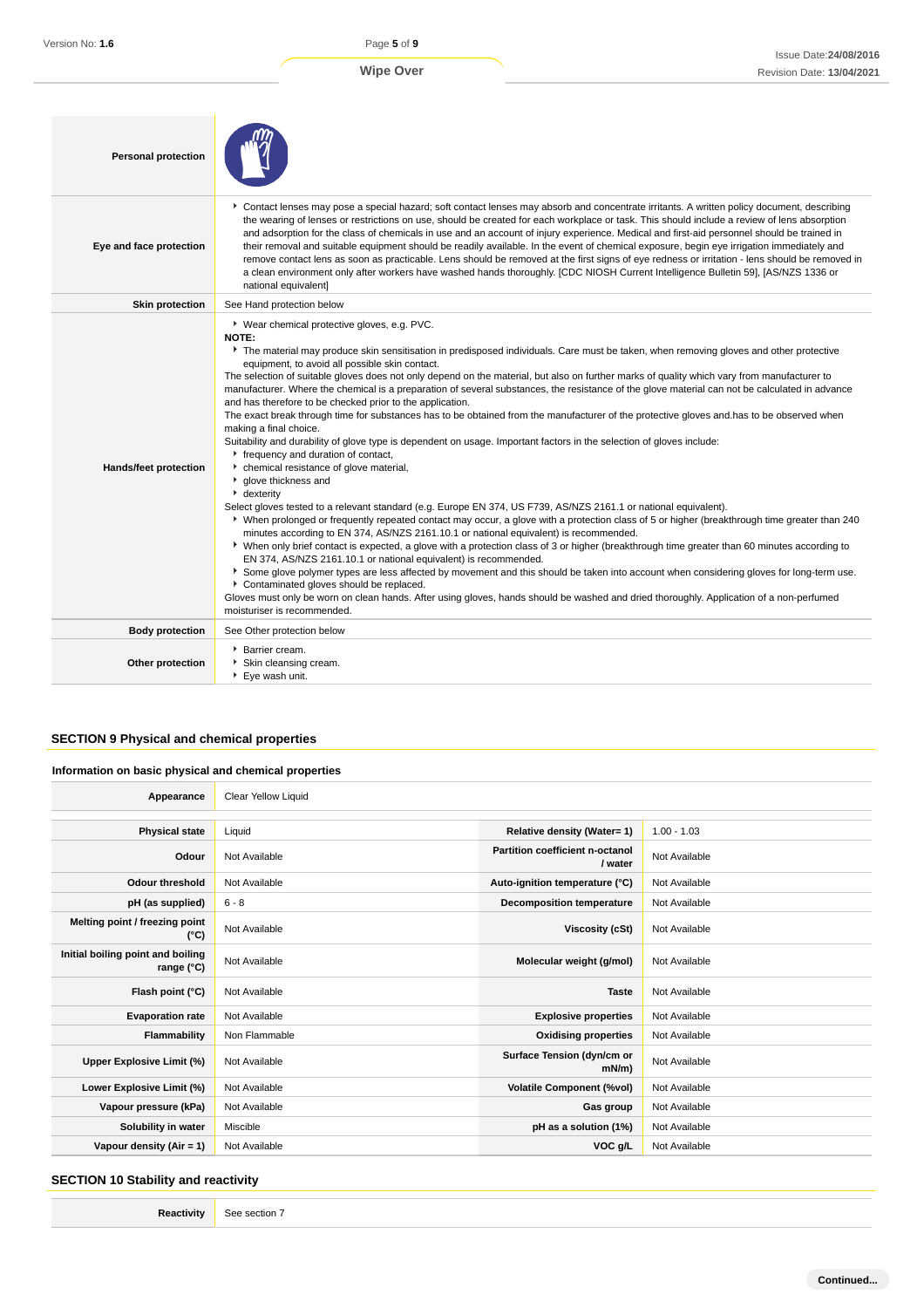| <b>Chemical stability</b>                  | • Unstable in the presence of incompatible materials.<br>▶ Product is considered stable.<br>Hazardous polymerisation will not occur. |
|--------------------------------------------|--------------------------------------------------------------------------------------------------------------------------------------|
| Possibility of hazardous<br>reactions      | See section 7                                                                                                                        |
| <b>Conditions to avoid</b>                 | See section 7                                                                                                                        |
| Incompatible materials                     | See section 7                                                                                                                        |
| <b>Hazardous decomposition</b><br>products | See section 5                                                                                                                        |

## **SECTION 11 Toxicological information**

## **Information on toxicological effects**

| Inhaled                 | The material is not thought to produce adverse health effects or irritation of the respiratory tract (as classified by EC Directives using animal<br>models). Nevertheless, good hygiene practice requires that exposure be kept to a minimum and that suitable control measures be used in an<br>occupational setting.                                                                                                                                                                                                                                                                                                                                                                                                                                                                                                                                                                                                                                                                                                                                                                                        |                   |                                               |   |                                    |
|-------------------------|----------------------------------------------------------------------------------------------------------------------------------------------------------------------------------------------------------------------------------------------------------------------------------------------------------------------------------------------------------------------------------------------------------------------------------------------------------------------------------------------------------------------------------------------------------------------------------------------------------------------------------------------------------------------------------------------------------------------------------------------------------------------------------------------------------------------------------------------------------------------------------------------------------------------------------------------------------------------------------------------------------------------------------------------------------------------------------------------------------------|-------------------|-----------------------------------------------|---|------------------------------------|
| Ingestion               | The material has NOT been classified by EC Directives or other classification systems as 'harmful by ingestion'. This is because of the lack of<br>corroborating animal or human evidence. The material may still be damaging to the health of the individual, following ingestion, especially where<br>pre-existing organ (e.g liver, kidney) damage is evident. Present definitions of harmful or toxic substances are generally based on doses<br>producing mortality rather than those producing morbidity (disease, ill-health). Gastrointestinal tract discomfort may produce nausea and<br>vomiting. In an occupational setting however, ingestion of insignificant quantities is not thought to be cause for concern.                                                                                                                                                                                                                                                                                                                                                                                  |                   |                                               |   |                                    |
| <b>Skin Contact</b>     | Skin contact is not thought to have harmful health effects (as classified under EC Directives); the material may still produce health damage<br>following entry through wounds, lesions or abrasions.<br>Limited evidence exists, or practical experience predicts, that the material either produces inflammation of the skin in a substantial number of<br>individuals following direct contact, and/or produces significant inflammation when applied to the healthy intact skin of animals, for up to four<br>hours, such inflammation being present twenty-four hours or more after the end of the exposure period. Skin irritation may also be present after<br>prolonged or repeated exposure; this may result in a form of contact dermatitis (nonallergic). The dermatitis is often characterised by skin<br>redness (erythema) and swelling (oedema) which may progress to blistering (vesiculation), scaling and thickening of the epidermis. At the<br>microscopic level there may be intercellular oedema of the spongy layer of the skin (spongiosis) and intracellular oedema of the epidermis. |                   |                                               |   |                                    |
| Eye                     | Evidence exists, or practical experience predicts, that the material may cause eye irritation in a substantial number of individuals and/or may<br>produce significant ocular lesions which are present twenty-four hours or more after instillation into the eye(s) of experimental animals.<br>Repeated or prolonged eye contact may cause inflammation characterised by temporary redness (similar to windburn) of the conjunctiva<br>(conjunctivitis); temporary impairment of vision and/or other transient eye damage/ulceration may occur.                                                                                                                                                                                                                                                                                                                                                                                                                                                                                                                                                              |                   |                                               |   |                                    |
| Chronic                 | Practical experience shows that skin contact with the material is capable either of inducing a sensitisation reaction in a substantial number of<br>individuals, and/or of producing a positive response in experimental animals.                                                                                                                                                                                                                                                                                                                                                                                                                                                                                                                                                                                                                                                                                                                                                                                                                                                                              |                   |                                               |   |                                    |
|                         |                                                                                                                                                                                                                                                                                                                                                                                                                                                                                                                                                                                                                                                                                                                                                                                                                                                                                                                                                                                                                                                                                                                |                   |                                               |   |                                    |
| <b>Wipe Over</b>        | <b>TOXICITY</b><br><b>IRRITATION</b>                                                                                                                                                                                                                                                                                                                                                                                                                                                                                                                                                                                                                                                                                                                                                                                                                                                                                                                                                                                                                                                                           |                   |                                               |   |                                    |
|                         | Not Available<br>Not Available                                                                                                                                                                                                                                                                                                                                                                                                                                                                                                                                                                                                                                                                                                                                                                                                                                                                                                                                                                                                                                                                                 |                   |                                               |   |                                    |
|                         | <b>TOXICITY</b><br>Dermal (rabbit) LD50: >3160 mg/kg <sup>[2]</sup><br>Inhalation(Rat) LC50; $>0.39$ mg/l4h <sup>[1]</sup>                                                                                                                                                                                                                                                                                                                                                                                                                                                                                                                                                                                                                                                                                                                                                                                                                                                                                                                                                                                     |                   |                                               |   |                                    |
| sodium tripolyphosphate | Oral(Rat) LD50; >2000 mg/kg[1]                                                                                                                                                                                                                                                                                                                                                                                                                                                                                                                                                                                                                                                                                                                                                                                                                                                                                                                                                                                                                                                                                 |                   |                                               |   | <b>IRRITATION</b><br>Not Available |
|                         |                                                                                                                                                                                                                                                                                                                                                                                                                                                                                                                                                                                                                                                                                                                                                                                                                                                                                                                                                                                                                                                                                                                |                   |                                               |   |                                    |
|                         | <b>TOXICITY</b>                                                                                                                                                                                                                                                                                                                                                                                                                                                                                                                                                                                                                                                                                                                                                                                                                                                                                                                                                                                                                                                                                                | <b>IRRITATION</b> |                                               |   |                                    |
|                         | dermal (rat) LD50: >2000 mg/kg $[1]$                                                                                                                                                                                                                                                                                                                                                                                                                                                                                                                                                                                                                                                                                                                                                                                                                                                                                                                                                                                                                                                                           |                   | Eye: adverse effect observed (irritating)[1]  |   |                                    |
| cocamidopropylbetaine   | Oral(Rat) LD50; >1800 mg/kg[1]                                                                                                                                                                                                                                                                                                                                                                                                                                                                                                                                                                                                                                                                                                                                                                                                                                                                                                                                                                                                                                                                                 |                   | Eye: primary irritant *                       |   |                                    |
|                         |                                                                                                                                                                                                                                                                                                                                                                                                                                                                                                                                                                                                                                                                                                                                                                                                                                                                                                                                                                                                                                                                                                                |                   | Skin: adverse effect observed (irritating)[1] |   |                                    |
|                         |                                                                                                                                                                                                                                                                                                                                                                                                                                                                                                                                                                                                                                                                                                                                                                                                                                                                                                                                                                                                                                                                                                                |                   | Skin: primary irritant *                      |   |                                    |
|                         | <b>TOXICITY</b>                                                                                                                                                                                                                                                                                                                                                                                                                                                                                                                                                                                                                                                                                                                                                                                                                                                                                                                                                                                                                                                                                                |                   | <b>IRRITATION</b>                             |   |                                    |
|                         | Dermal (rabbit) LD50: >10000 mg/kg[1]                                                                                                                                                                                                                                                                                                                                                                                                                                                                                                                                                                                                                                                                                                                                                                                                                                                                                                                                                                                                                                                                          |                   | Eye (rabbit): 10 mg - moderate                |   |                                    |
| sodium chloride         | Inhalation(Rat) LC50; $>10.5$ mg/l4h <sup>[1]</sup>                                                                                                                                                                                                                                                                                                                                                                                                                                                                                                                                                                                                                                                                                                                                                                                                                                                                                                                                                                                                                                                            |                   | Eye (rabbit):100 mg/24h - moderate            |   |                                    |
|                         | Oral(Mouse) LD50; 645 mg/kg <sup>[2]</sup>                                                                                                                                                                                                                                                                                                                                                                                                                                                                                                                                                                                                                                                                                                                                                                                                                                                                                                                                                                                                                                                                     |                   | Skin (rabbit): 500 mg/24h - mild              |   |                                    |
| Legend:                 | 1. Value obtained from Europe ECHA Registered Substances - Acute toxicity 2.* Value obtained from manufacturer's SDS. Unless otherwise<br>specified data extracted from RTECS - Register of Toxic Effect of chemical Substances                                                                                                                                                                                                                                                                                                                                                                                                                                                                                                                                                                                                                                                                                                                                                                                                                                                                                |                   |                                               |   |                                    |
|                         |                                                                                                                                                                                                                                                                                                                                                                                                                                                                                                                                                                                                                                                                                                                                                                                                                                                                                                                                                                                                                                                                                                                |                   |                                               |   |                                    |
| <b>Acute Toxicity</b>   | ×                                                                                                                                                                                                                                                                                                                                                                                                                                                                                                                                                                                                                                                                                                                                                                                                                                                                                                                                                                                                                                                                                                              |                   | Carcinogenicity                               | x |                                    |

**Continued...**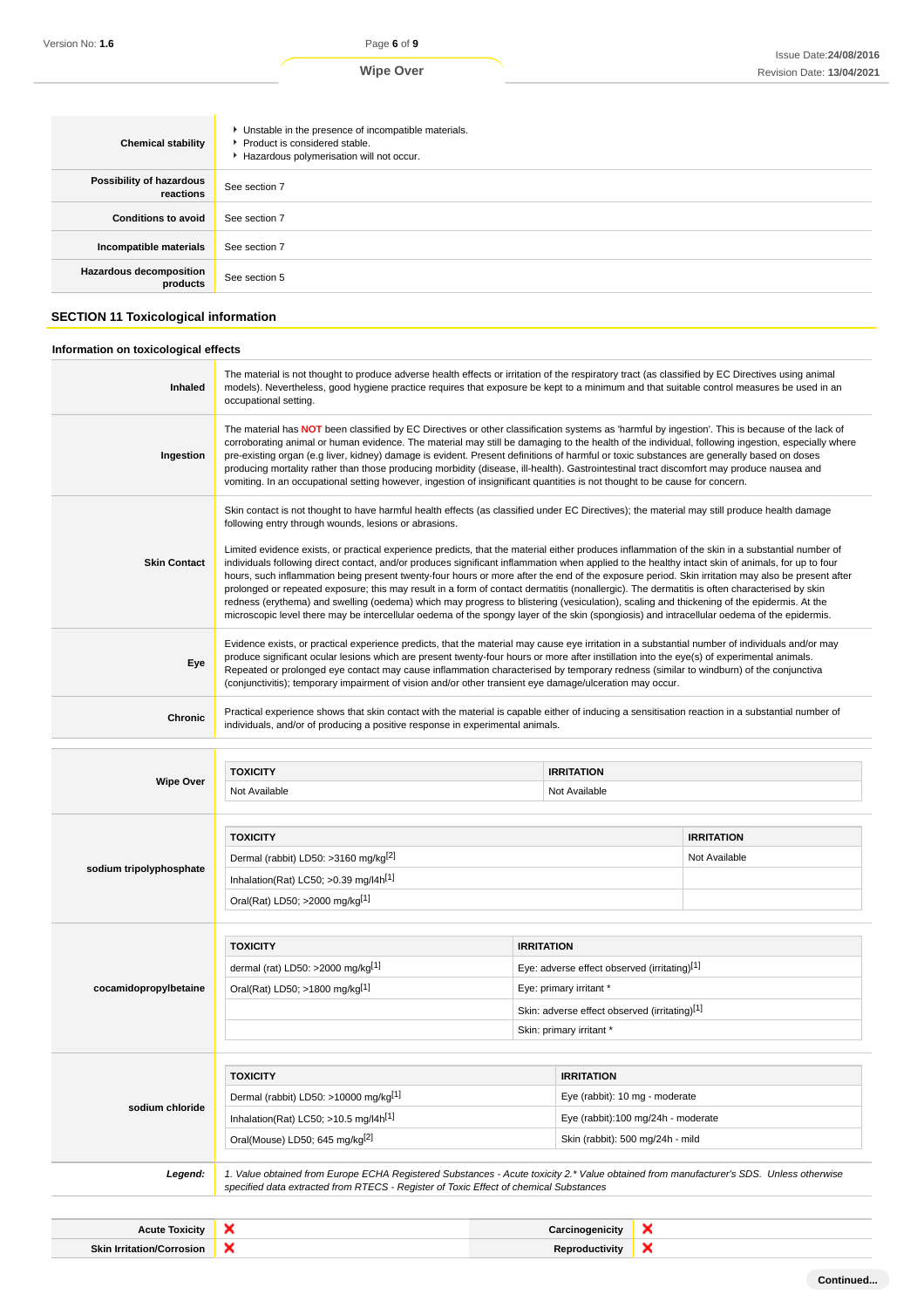

#### **SECTION 12 Ecological information**

**Toxicity**

|                         | Endpoint                                                                         | <b>Test Duration (hr)</b><br><b>Species</b><br>Value<br>Not Available<br>Not Available<br>Not Available                                                                                           |                               |                               |               |                                                                                            | <b>Source</b><br>Not Available |                         |
|-------------------------|----------------------------------------------------------------------------------|---------------------------------------------------------------------------------------------------------------------------------------------------------------------------------------------------|-------------------------------|-------------------------------|---------------|--------------------------------------------------------------------------------------------|--------------------------------|-------------------------|
| <b>Wipe Over</b>        |                                                                                  |                                                                                                                                                                                                   |                               |                               | Not Available |                                                                                            |                                |                         |
|                         | Endpoint                                                                         | <b>Test Duration (hr)</b>                                                                                                                                                                         | <b>Species</b>                |                               |               | Value                                                                                      |                                | Source                  |
|                         | EC50(ECx)                                                                        | 96                                                                                                                                                                                                |                               | Algae or other aquatic plants |               | 69.2mg/l                                                                                   |                                | $\overline{2}$          |
| sodium tripolyphosphate | <b>EC50</b>                                                                      | 48                                                                                                                                                                                                | Crustacea                     |                               |               | >70.7<101.3mg/l                                                                            |                                | $\overline{\mathbf{c}}$ |
|                         | <b>EC50</b>                                                                      | 96                                                                                                                                                                                                |                               | Algae or other aquatic plants |               | 69.2mg/l                                                                                   |                                | $\overline{2}$          |
| cocamidopropylbetaine   | Endpoint<br>ECO(ECX)<br><b>LC50</b><br><b>EC50</b><br><b>EC50</b><br><b>EC50</b> | <b>Test Duration (hr)</b><br><b>Species</b><br>96<br>Algae or other aquatic plants<br>96<br>Fish<br>48<br>Crustacea<br>72<br>Algae or other aquatic plants<br>96<br>Algae or other aquatic plants |                               |                               |               | Value<br>0.09 <sub>mq</sub> /I<br>1 <sub>mg</sub> /l<br>6.5mg/l<br>1-10mg/l<br>$0.55$ mg/l | <b>Source</b><br>1<br>1        |                         |
|                         | Endpoint                                                                         | <b>Test Duration (hr)</b>                                                                                                                                                                         | <b>Species</b>                |                               |               | Value                                                                                      |                                | <b>Source</b>           |
|                         | <b>EC50</b>                                                                      | 72                                                                                                                                                                                                | Algae or other aquatic plants |                               |               | 20.76-36.17mg/L                                                                            |                                | 4                       |
|                         | <b>EC50</b>                                                                      | 96                                                                                                                                                                                                | Algae or other aquatic plants |                               | 1110.36mg/L   |                                                                                            |                                | 4                       |
| sodium chloride         | NOEC(ECx)                                                                        | 168                                                                                                                                                                                               |                               | 0.258mg/L<br>Crustacea        |               |                                                                                            | 4                              |                         |
|                         | <b>LC50</b>                                                                      | 96                                                                                                                                                                                                | Fish<br>41.948mg/L            |                               |               |                                                                                            | $\overline{4}$                 |                         |

**Legend:** Extracted from 1. IUCLID Toxicity Data 2. Europe ECHA Registered Substances - Ecotoxicological Information - Aquatic Toxicity 3. EPIWIN Suite V3.12 (QSAR) - Aquatic Toxicity Data (Estimated) 4. US EPA, Ecotox database - Aquatic Toxicity Data 5. ECETOC Aquatic Hazard Assessment Data 6. NITE (Japan) - Bioconcentration Data 7. METI (Japan) - Bioconcentration Data 8. Vendor Data

EC50 48 Crustacea 340.7-469.2mg/l 48 and 340.7-469.2mg/l 48

On the basis of available evidence concerning either toxicity, persistence, potential to accumulate and or observed environmental fate and behaviour, the material may present a danger, immediate or long-term and /or delayed, to the structure and/ or functioning of natural ecosystems.

| Persistence and degradability    |                         |                  |  |  |  |
|----------------------------------|-------------------------|------------------|--|--|--|
| Ingredient                       | Persistence: Water/Soil | Persistence: Air |  |  |  |
| sodium chloride                  | <b>LOW</b>              | LOW              |  |  |  |
| <b>Bioaccumulative potential</b> |                         |                  |  |  |  |

| Ingredient              | <b>Bioaccumulation</b>   |
|-------------------------|--------------------------|
| sodium chloride         | LOW (LogKOW = $0.5392$ ) |
| <b>Mobility in soil</b> |                          |
| Ingredient              | <b>Mobility</b>          |

# **SECTION 13 Disposal considerations**

sodium chloride LOW (KOC = 14.3)

| Waste treatment methods      |                                                                                                                                                                                                                                                                                                                                                                                                                                                                                           |
|------------------------------|-------------------------------------------------------------------------------------------------------------------------------------------------------------------------------------------------------------------------------------------------------------------------------------------------------------------------------------------------------------------------------------------------------------------------------------------------------------------------------------------|
| Product / Packaging disposal | Containers may still present a chemical hazard/ danger when empty.<br>Return to supplier for reuse/ recycling if possible.<br>Otherwise:<br>If container can not be cleaned sufficiently well to ensure that residuals do not remain or if the container cannot be used to store the same<br>product, then puncture containers, to prevent re-use, and bury at an authorised landfill.<br>Where possible retain label warnings and SDS and observe all notices pertaining to the product. |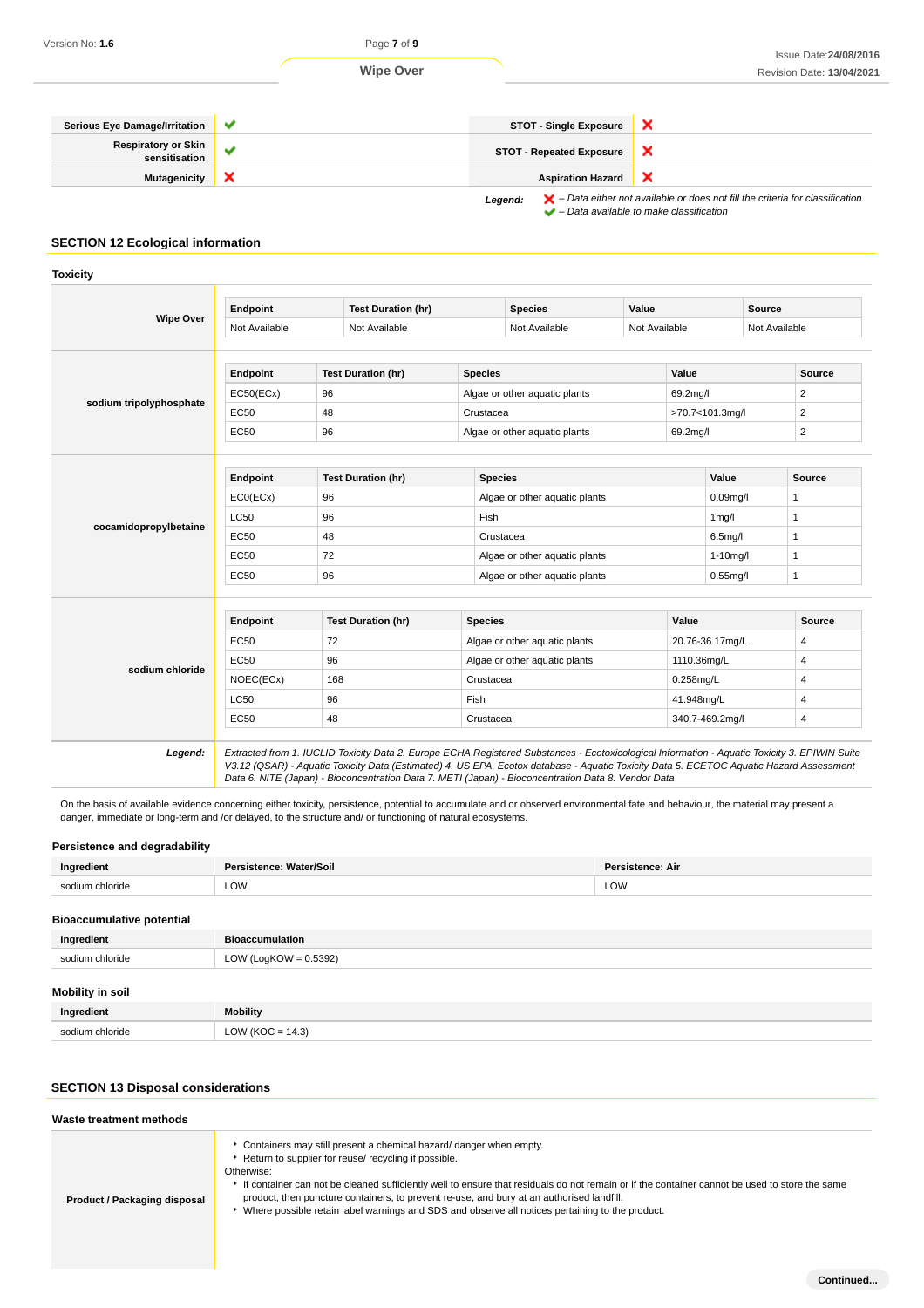**Wipe Over**

| Legislation addressing waste disposal requirements may differ by country, state and/ or territory. Each user must refer to laws operating in their<br>area. In some areas, certain wastes must be tracked.<br>A Hierarchy of Controls seems to be common - the user should investigate:<br>Reduction<br>▶ Reuse<br>$\triangleright$ Recycling<br>Disposal (if all else fails)<br>This material may be recycled if unused, or if it has not been contaminated so as to make it unsuitable for its intended use. If it has been<br>contaminated, it may be possible to reclaim the product by filtration, distillation or some other means. Shelf life considerations should also be<br>applied in making decisions of this type. Note that properties of a material may change in use, and recycling or reuse may not always be<br>appropriate.<br>DO NOT allow wash water from cleaning or process equipment to enter drains.<br>It may be necessary to collect all wash water for treatment before disposal.<br>In all cases disposal to sewer may be subject to local laws and regulations and these should be considered first.<br>• Where in doubt contact the responsible authority.<br>Recycle wherever possible or consult manufacturer for recycling options.<br>Consult State Land Waste Authority for disposal.<br>Bury or incinerate residue at an approved site.<br>Recycle containers if possible, or dispose of in an authorised landfill. |
|----------------------------------------------------------------------------------------------------------------------------------------------------------------------------------------------------------------------------------------------------------------------------------------------------------------------------------------------------------------------------------------------------------------------------------------------------------------------------------------------------------------------------------------------------------------------------------------------------------------------------------------------------------------------------------------------------------------------------------------------------------------------------------------------------------------------------------------------------------------------------------------------------------------------------------------------------------------------------------------------------------------------------------------------------------------------------------------------------------------------------------------------------------------------------------------------------------------------------------------------------------------------------------------------------------------------------------------------------------------------------------------------------------------------------------------------------------|
|----------------------------------------------------------------------------------------------------------------------------------------------------------------------------------------------------------------------------------------------------------------------------------------------------------------------------------------------------------------------------------------------------------------------------------------------------------------------------------------------------------------------------------------------------------------------------------------------------------------------------------------------------------------------------------------------------------------------------------------------------------------------------------------------------------------------------------------------------------------------------------------------------------------------------------------------------------------------------------------------------------------------------------------------------------------------------------------------------------------------------------------------------------------------------------------------------------------------------------------------------------------------------------------------------------------------------------------------------------------------------------------------------------------------------------------------------------|

#### **SECTION 14 Transport information**

#### **Labels Required**

| м.                              | <b>NO</b><br>$\sim$ |
|---------------------------------|---------------------|
| the contract of the contract of | ∖l∩t<br>мz<br>.     |

#### **Land transport (ADG): NOT REGULATED FOR TRANSPORT OF DANGEROUS GOODS**

#### **Air transport (ICAO-IATA / DGR): NOT REGULATED FOR TRANSPORT OF DANGEROUS GOODS**

## **Sea transport (IMDG-Code / GGVSee): NOT REGULATED FOR TRANSPORT OF DANGEROUS GOODS**

#### **Transport in bulk according to Annex II of MARPOL and the IBC code**

Not Applicable

#### **Transport in bulk in accordance with MARPOL Annex V and the IMSBC Code**

| <b>Product name</b>     | Group         |
|-------------------------|---------------|
| sodium tripolyphosphate | Not Available |
| cocamidopropylbetaine   | Not Available |
| sodium chloride         | Not Available |

#### **Transport in bulk in accordance with the ICG Code**

| <b>Product name</b>     | <b>Ship Type</b> |
|-------------------------|------------------|
| sodium tripolyphosphate | Not Available    |
| cocamidopropylbetaine   | Not Available    |
| sodium chloride         | Not Available    |

#### **SECTION 15 Regulatory information**

#### **Safety, health and environmental regulations / legislation specific for the substance or mixture**

## **sodium tripolyphosphate is found on the following regulatory lists**

Australian Inventory of Industrial Chemicals (AIIC)

#### **cocamidopropylbetaine is found on the following regulatory lists** ı

Australia Hazardous Chemical Information System (HCIS) - Hazardous Chemicals Australia Standard for the Uniform Scheduling of Medicines and Poisons (SUSMP) - Schedule 5

#### I **sodium chloride is found on the following regulatory lists**

Australian Inventory of Industrial Chemicals (AIIC)

Australia Standard for the Uniform Scheduling of Medicines and Poisons (SUSMP) - Schedule 6

Australian Inventory of Industrial Chemicals (AIIC)

#### **National Inventory Status**

| <b>National Inventory</b>                          | <b>Status</b>                                                        |
|----------------------------------------------------|----------------------------------------------------------------------|
| Australia - AIIC / Australia<br>Non-Industrial Use | Yes                                                                  |
| Canada - DSL                                       | Yes                                                                  |
| Canada - NDSL                                      | No (sodium tripolyphosphate; cocamidopropylbetaine; sodium chloride) |
| China - IECSC                                      | Yes                                                                  |
| Europe - EINEC / ELINCS / NLP                      | Yes                                                                  |
| Japan - ENCS                                       | Yes                                                                  |
| Korea - KECI                                       | Yes                                                                  |
| New Zealand - NZIoC                                | Yes                                                                  |